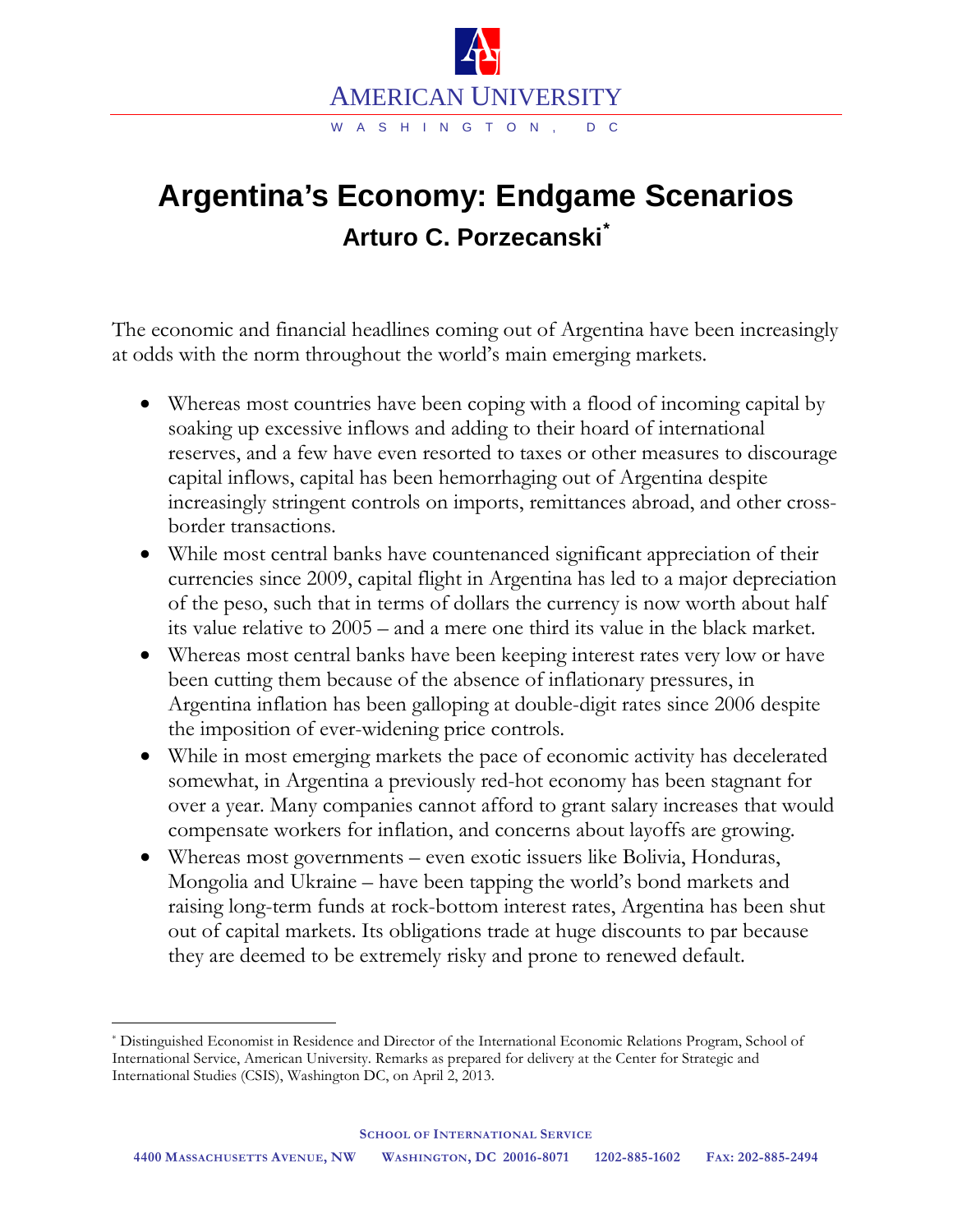What has gone terribly wrong in the land of beef and soybeans? In the past dozen years, successive governments have pursued a 21st century version of the populist, nationalist policies made infamous by the late General Juan Perón more than six decades ago. State intervention in the economy is now widespread, including via arbitrary controls on prices, wages, public utilities, exports, imports, and foreign exchange – all intended to benefit Perón's core constituency of the urban working class. It has been accompanied by a quantum leap in government subsidies to consumers – mainly cheap oil, gas and electricity – and by largesse on an extensive patronage system.

Populism and nationalism have prompted the expropriation without compensation of private pension funds and of assets like the oil company YPF, previously controlled by Spain's Repsol. The provisions of international investment treaties and foreign-law contracts have been violated, and the government has refused to pay and settle numerous judicial rulings and arbitral awards against Argentina. Even official bilateral creditors like the U.S. Ex-Im Bank and its counterparts in Europe and Japan have gone unpaid for many years, and lately the IMF has censured Argentina for failing to comply with its obligation to deliver accurate economic statistics.

Argentina's foreign policy has witnessed a marked shift away from cooperation with the United States and Europe and toward alliances with other populist, nationalist regimes spanning from Venezuela under the late Hugo Chávez to the otherwise isolated Iranian regime. Diplomacy has turned defiant vis-à-vis the United Kingdom on the issue of the Malvinas islands, and even neighboring countries from Brazil to Chile have been stung by Argentina's refusal to play by the established trade and other rules under Mercosur and the WTO. The giant Brazilian mining company Vale recently gave up on an \$11 billion potash project in Argentina, citing escalating costs and a greatly deteriorated business climate.

Matters are coming to a head, however. To paraphrase Baroness Margaret Thatcher, "the problem with populism is that eventually you run out of other people's money" – and this is precisely what has happened. Despite the tax burden having been nearly doubled since the early 2000s to a historic high of 38 percent of GDP, government spending in Argentina has skyrocketed even faster, such that fiscal red ink has been flowing since 2005.

Lack of domestic investor confidence, and the government's insistence on paying low coupons, has meant that the local financial markets have not supplied the requisite funding to refinance maturing obligations or to cover the operating deficits. The authorities have chosen to borrow the needed pesos and dollars from the central bank, and also from the nationalized pension system and from the large, state-owned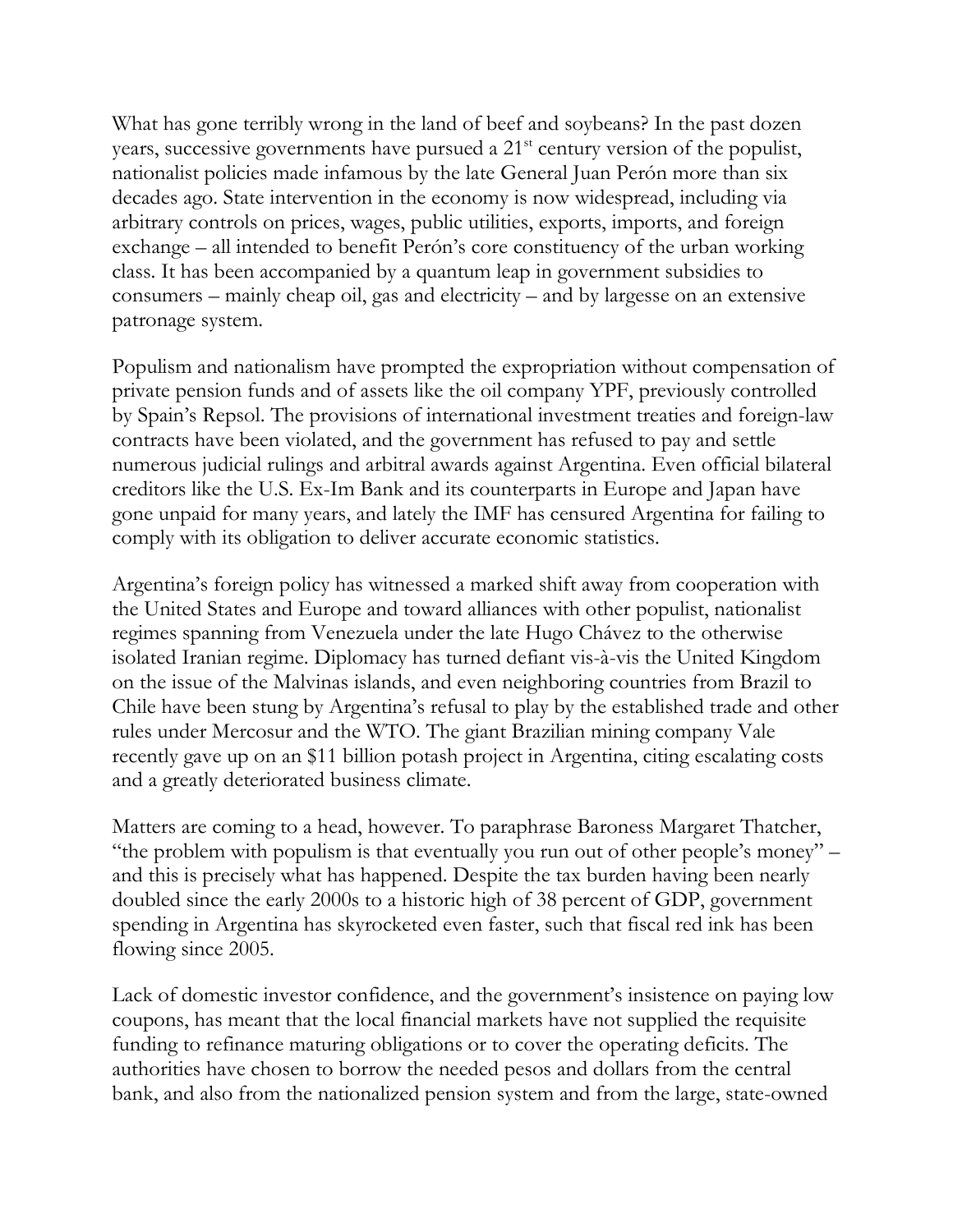commercial bank (Banco de la Nación Argentina). Monetary growth on the order of 40 percent per annum and drawdowns of international reserves, in turn, have aggravated the country's inflation and weakened confidence in the Argentine peso.

There are two main economic scenarios for the rest of 2013. The first and most likely is that the authorities will keep trying to postpone the day of reckoning until after the mid-term congressional elections in October. The government wants to do well in that contest in order to increase its representation and push through a constitutional reform allowing President Cristina Fernández de Kirchner to run for a third term in 2015. Therefore, the government is reluctant – and not just out of hubris – to admit any mistakes and adopt corrective measures and austerity policies that might further erode its sagging popularity.

In this scenario, the authorities seek to buy time by reducing fiscal transfers to provincial and local governments and by tightening even further controls on domestic prices and access to U.S. dollars. The economy will remain stagnant and the financial and social situation will deteriorate further. It is a high-risk scenario, however: the government could lose control of the streets to more frequent protests and even general strikes which might turn violent. As it is, a national pot-banging protest is scheduled for April 18<sup>th</sup>, farmers are slowing down their shipments for export and are threatening demonstrations, and the labor unions – mainly teachers and other civil servants – are increasingly restless. In recent weeks, even employees in the Finance Secretariat, within the Ministry of Economy, have staged intermittent strikes.

The authorities could also find themselves defaulting anew on the external public debt, and thus triggering a confidence crisis among bank depositors which could lead to withdrawals of pesos – and not just dollars – and to even more pressure on the exchange rate and on official international reserves. This outcome depends on the government's attitude after an upcoming ruling by a U.S. Court of Appeals on a case brought on by minority bondholders whose rights to payment under New York law have been ignored since 2001. The ruling is most likely to affirm that Argentina cannot continue to discriminate among its bondholders, paying some but not others.

Since there is a chance that the courts will stay the immediate application of their ruling pending an appeal to the U.S. Supreme Court, the best judicial outcome for Argentina is that the authorities in Buenos Aires will get the extensions they need to make it to the October elections. Nevertheless, the mere prospect of a looming disruption in payments to the majority of bondholders, which is already mostly priced-in, will keep taking a toll on domestic confidence in Argentina, as reflected in a postponement of big-ticket consumption and investment decisions, and in a steadily wide gap between the official and parallel exchange rates for the U.S. dollar.